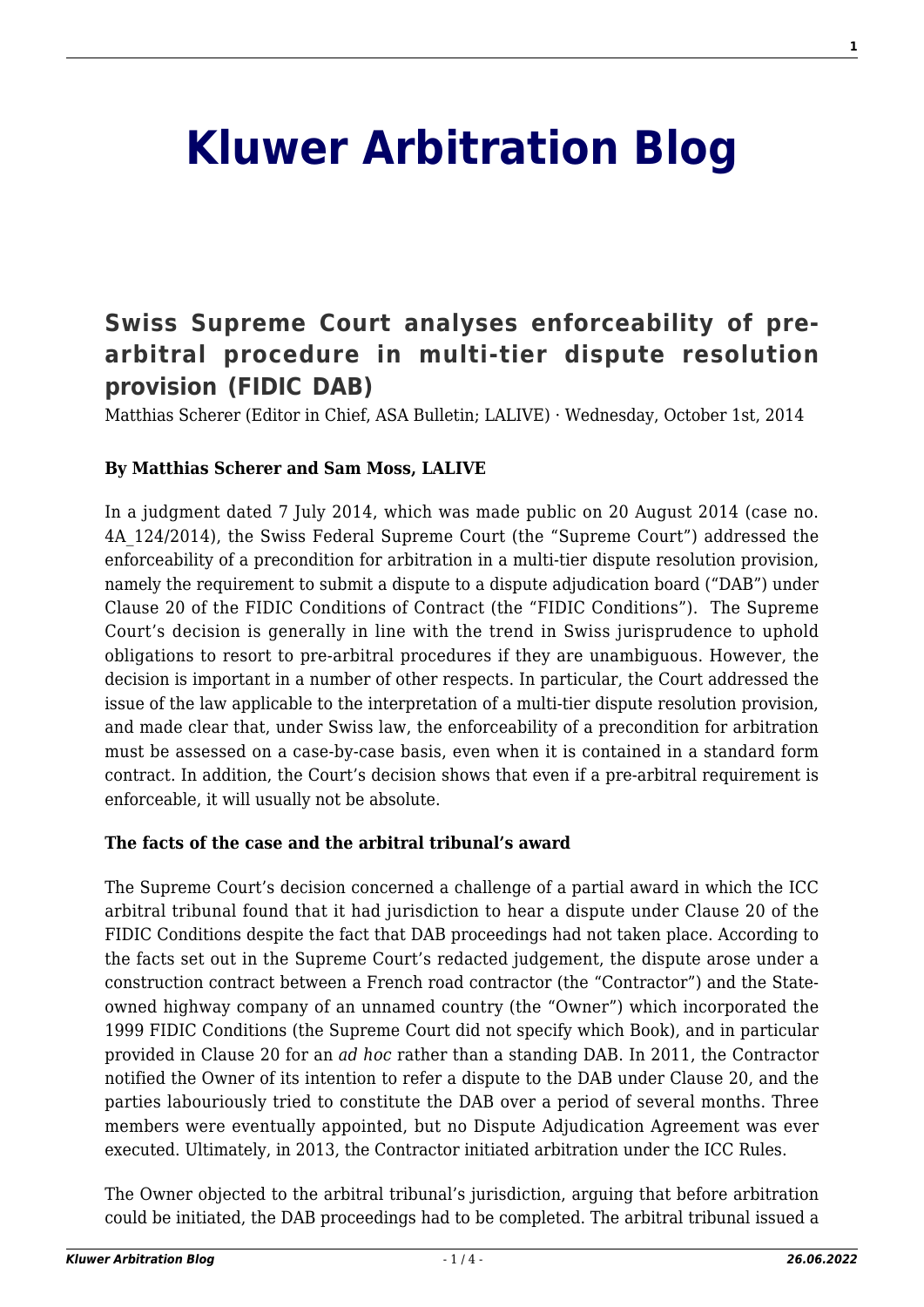partial award on the issue, with the majority of its members finding that it had jurisdiction despite the fact that the dispute had not been previously decided by the DAB. In its reasoning, which is summarised in the Supreme Court's judgment (para. 3.1.1), the tribunal appears to have relied mainly on a grammatical interpretation of the sub-clauses of Clause 20, in particular the use of the term "may" in Sub-Clause 20.4, to conclude that submission of a dispute to the DAB was not a precondition to initiating arbitration proceedings. The arbitral tribunal also noted in an *obiter* statement, relying on a previous decision of the Supreme Court (4A\_18/2007 dated 6 June 2007), that the fact that the contract did not set out a time limit for the constitution of the DAB suggested that the DAB procedure was intended to be optional.

## **The decision of the Supreme Court**

The Owner sought to set the partial award aside before the Supreme Court, which has exclusive jurisdiction to handle annulment requests for all international arbitration proceedings in Switzerland. Alternatively, the Owner requested that the arbitration be suspended pending the outcome of the DAB proceedings. While the Supreme Court disagreed with the arbitral tribunal's finding that DAB proceedings were not a prerequisite for the initiation of arbitration under Clause 20, it recognised that there were exceptions which were applicable in the case before it, and therefore rejected the challenge.

In its decision, the Court first addressed the issue of the law applicable to the interpretation of a multi-tier dispute resolution clause. While the law applicable to the contract was not Swiss law, the Court found that, pursuant to Article 178 of the Swiss Private International Law Act ("PILA"), it should conduct its interpretation of Clause 20 under Swiss law, the law of the seat of the arbitration. While Article 178 PILA defines the law applicable to arbitration agreements, the Supreme Court considered that provisions dealing with pre-arbitral procedures should be interpreted under the same law as the arbitration agreement, as doing otherwise would be artificial and could lead to unnecessary complications.

Turning to the text of Clause 20, the Supreme Court paid short shrift to the majority arbitrators' reasoning. According to the Court, the use of the term "shall" in Sub-Clause 20.2 ("disputes shall be adjudicated by a DAB in accordance with Sub-Clause 20.4 …") led to the conclusion that the DAB proceedings were a mandatory precondition for arbitration. The use of the term "may" in Sub-Clause 20.4 ("either Party may refer the dispute in writing to the DAB …") had to be read in the context of Sub-Clause 20.2, and did not qualify the mandatory nature of the precondition. The Court also rejected the arbitral tribunal's *obiter* statement concerning the absence of a contractual time limit for the constitution of the DAB. According to the Court, the absence of such a time limit could not in itself indicate that the pre-arbitral DAB proceedings were intended to be optional. The 2007 Supreme Court decision on which the arbitral tribunal had relied did not support its reasoning, as it dealt with a multi-tiered arbitration clause providing for mediation which was drafted in far more permissive terms than Clause 20.

The Court accepted, however, that there are exceptions to the requirement to submit a dispute to the DAB, and that in the case before it, the fact that no DAB proceedings were initiated was not fatal to the arbitral tribunal's jurisdiction. The Court recalled that the *raison d'être* for the introduction of the DAB in the FIDIC Conditions was to allow for an

**2**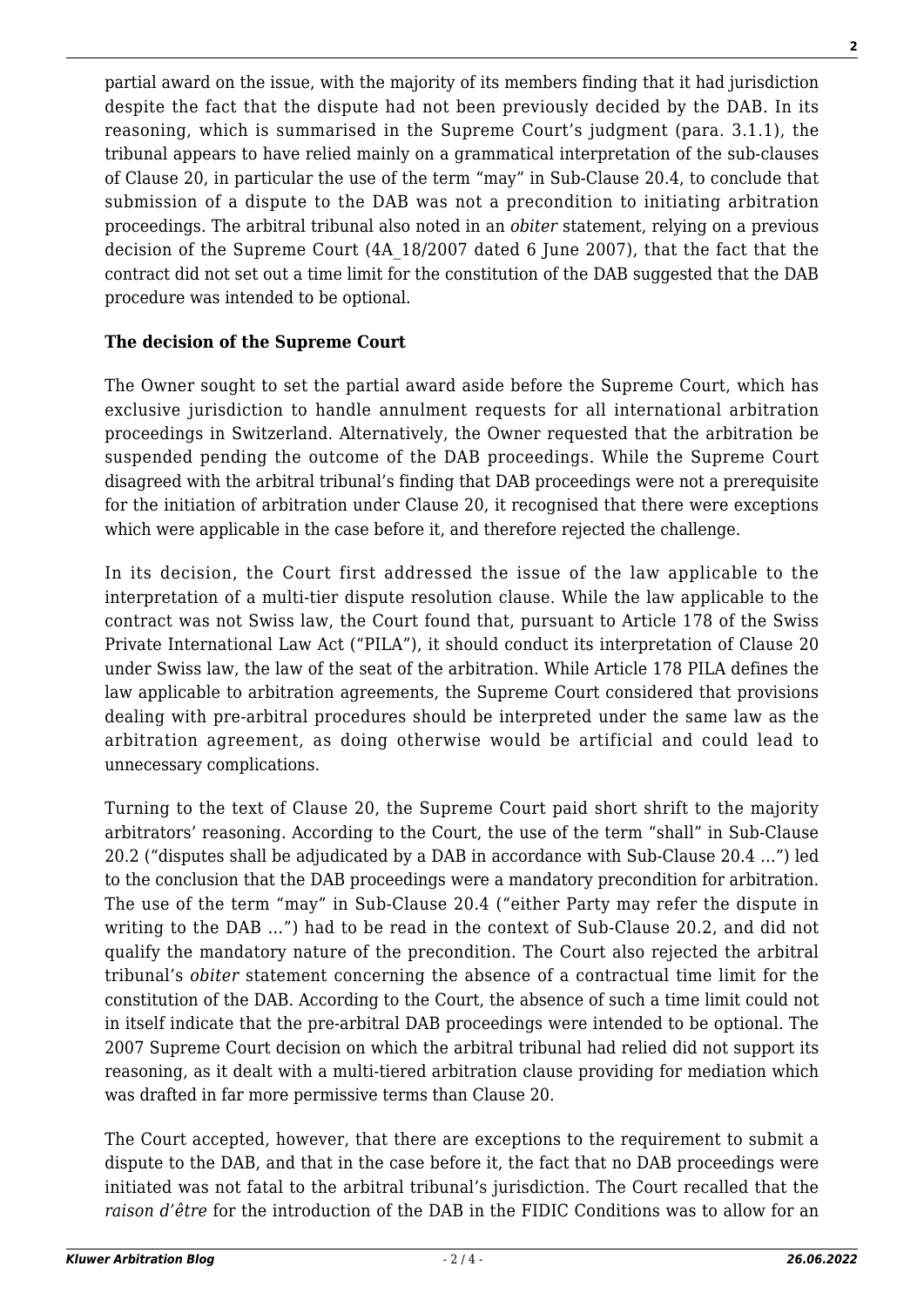efficient resolution of disputes arising during the construction works, in a manner that would not put the works into jeopardy. It noted that in the case before it, the constitution of the *ad hoc* DAB had begun after the completion of the works, at a time when the parties' positions were undoubtedly already irreconcilable, and therefore that it was unlikely that DAB proceedings would prevent the dispute from subsequently being submitted to arbitration. It further noted that the DAB was not operational even though 15 months had passed since the Contractor's referral – a period five times longer than the 84-day period contemplated in the FIDIC Conditions for the DAB to render its decision – and that the Owner had dragged its feet in the process of constituting the DAB. In the circumstances, the Court considered that the Contractor could not be blamed for having lost patience and initiating arbitration.

## **Conclusion**

The Supreme Court's decision provides helpful guidance on the interpretation of multi-tier dispute resolution provisions, in particular those setting out pre-arbitral procedures. As is apparent from the decision, whether pre-arbitral procedures will be found to be mandatory under Swiss law will depend heavily on their specific wording, as well as on their purpose and the circumstances of each particular case. In addition, the Court clarified that the law that is applicable to the interpretation of the arbitration agreement pursuant to Article 178 PILA will also apply to the interpretation of any pre-arbitral procedures.

An English translation of the Supreme Court's decision is available online: <http://www.swissarbitrationdecisions.com>.

[Learn how](https://www.wolterskluwer.com/en/solutions/kluwerarbitration/practiceplus?utm_source=arbitrationblog&utm_medium=articleCTA&utm_campaign=article-banner) **[Kluwer Arbitration Practice Plus](https://www.wolterskluwer.com/en/solutions/kluwerarbitration/practiceplus?utm_source=arbitrationblog&utm_medium=articleCTA&utm_campaign=article-banner)** [can support you.](https://www.wolterskluwer.com/en/solutions/kluwerarbitration/practiceplus?utm_source=arbitrationblog&utm_medium=articleCTA&utm_campaign=article-banner)

*To make sure you do not miss out on regular updates from the Kluwer Arbitration Blog, please subscribe [here](http://arbitrationblog.kluwerarbitration.com/newsletter/). To submit a proposal for a blog post, please consult our [Editorial Guidelines.](http://arbitrationblog.kluwerarbitration.com/editorial-guidelines/)*

**Profile Navigator and Relationship Indicator**

Offers 6,200+ data-driven arbitrator, expert witness and counsel profiles and the ability to explore relationships of 13,500+ arbitration practitioners and experts for potential conflicts of interest.